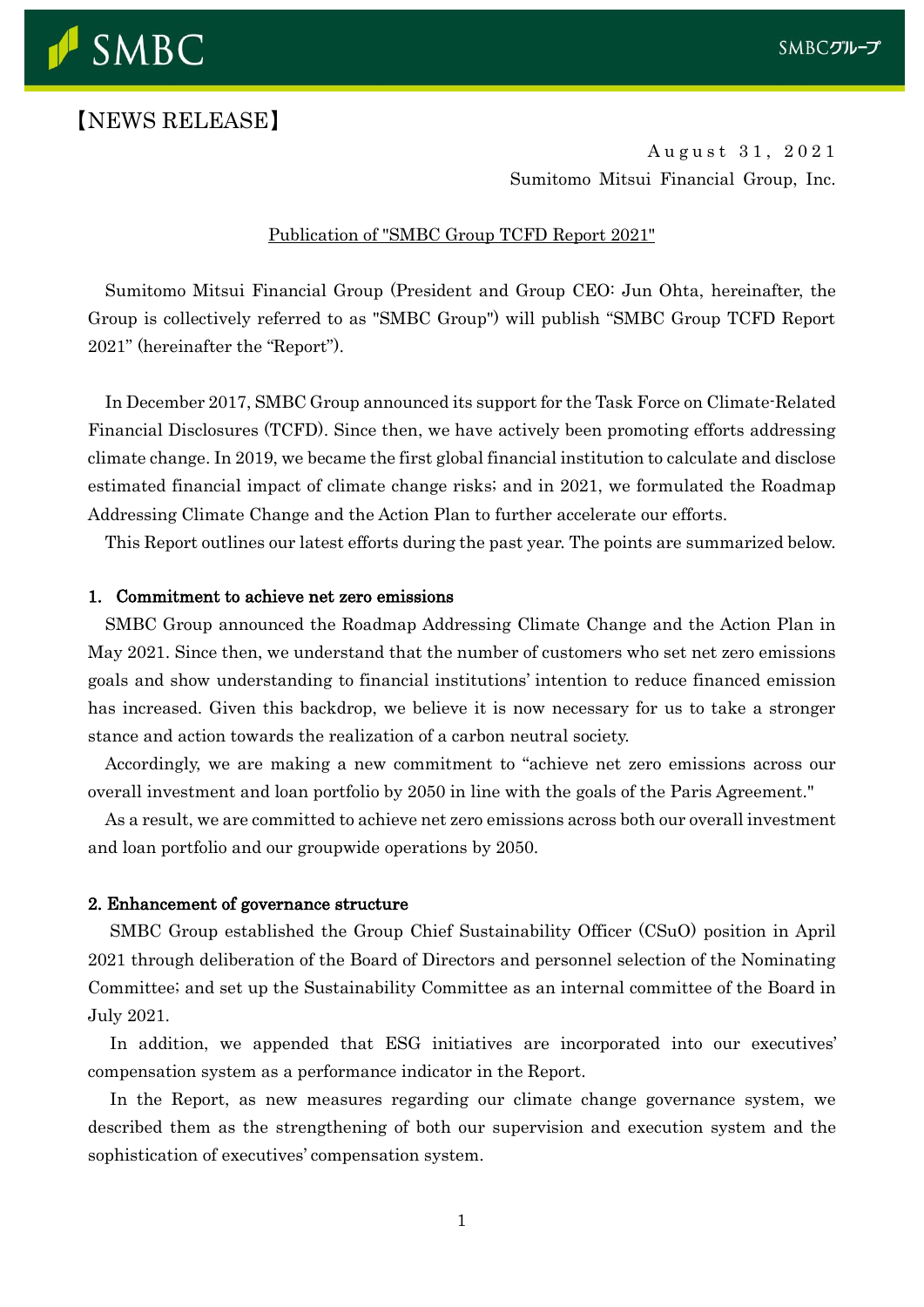# 3. Grouping of strategic measures related to climate change

After grouping risks and opportunities related to climate change, SMBC Group accelerates its efforts to ensure resilience to climate change and capture growth opportunities.

In the Report, SMBC Group's strategic efforts addressing climate change are organized and specific details of each measure are described.

### 4. Enhancement of climate change scenario analysis

In SMBC Group, SMBC (core company of the Group) is conducting scenario analyses on physical risks and transition risks and calculating the assumed amount of each risk. This year, regarding physical risks, the target scope of the analysis was expanded from domestic to global by utilizing AI technology; and regarding transition risks, we readjusted our analysis based on the 1.5°C scenario.

In the Report, details of the analysis process, calculation results and the adjustments made this year are described.

#### 5. Enhancement of policies on certain sectors and businesses

SMBC Group is introducing policies on sectors and businesses that are likely to impact climate change. Each policy is regularly reviewed in consideration of the external environment. In May 2021, we announced revision in our policy on coal-fired power generation. In addition, we are now revising policies on palm oil plantation development and deforestation.

In the Report, descriptions concerning policies on coal-fired power generation, palm oil plantation development and deforestation are included.

# 6. Calculation of greenhouse gas (GHG) emissions of our investment and loan portfolio

SMBC Group is calculating GHG emissions associated with our investment and loan portfolio on industries with high GHG emissions. Setting reduction goals and measures in each sector is important towards the achievement of net zero emissions by 2050. SMBC has first begun calculating GHG emissions of its electricity and oil/gas portfolio.

As the first step, the results of calculating carbon intensity<sup>1</sup> of SMBC's electricity portfolio, covering corporate finance and project finance, and its calculation process is described in the Report.

This is the first time among Japanese Banks to disclose the process and results of calculating GHG emissions including corporate finance by sectors.

SMBC Group will actively contribute to the achievement of sustainability and strengthen its disclosure by engaging in dialogue with customers and other stakeholders and acting together with them.

 $1$  Calculated by weighting carbon intensity (GHG emissions per power generation amount) of customers by SMBC's portfolio holding ratio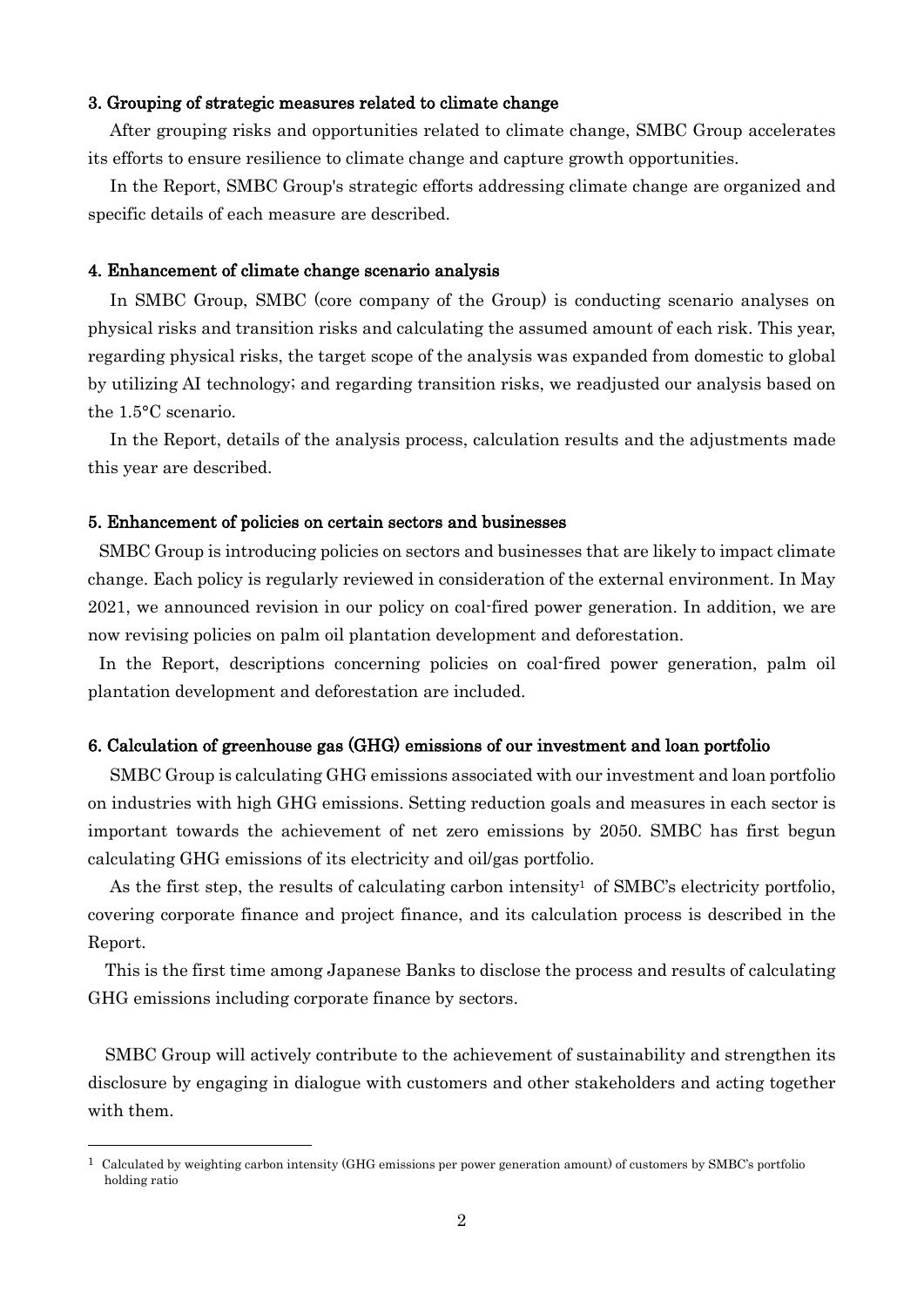The Japanese version of the Report is now published. The English version will be released in September.

(URL) https://www.smfg.co.jp/english/sustainability/materiality/environment/climate/pdf/tcfd\_report\_e\_2021.pdf

|             | Major updates compared to SMBC Group TCFD Report 2020                                         |
|-------------|-----------------------------------------------------------------------------------------------|
| Approach to | Commitment to net zero<br>$\bullet$                                                           |
| climate     | Commitment to becoming net zero in our groupwide operations by 2030 and across                |
| change      | our overall investment and loan portfolio by 2050.                                            |
| Governance  | <b>Establishment of Sustainability Committee</b><br>$\bullet$                                 |
|             | Sustainability Committee chaired by an outside director was newly established as an           |
|             | internal committee of the Board of Directors.                                                 |
|             | Additional description regarding the executives compensation system                           |
|             | Description about ESG initiatives incorporated into our executives compensation system as     |
|             | a performance indicator is added.                                                             |
|             | <b>Establishment of Group CSuO (Chief Sustainability Officer)</b>                             |
|             | We newly established the Group CSuO position to oversee and promote overall                   |
|             | sustainability initiatives, including climate change issues.                                  |
|             | Disclosure of status of governance regarding climate change                                   |
|             | Status of governance and attendance of committee members in major committees including        |
|             | the Board is described.                                                                       |
| Strategy    | Revisions in our awareness of risks<br>$\bullet$                                              |
|             | Target scope of scenario analysis for physical risks is expanded to global; As for transition |
|             | risks, analysis based on 1.5°C scenario is added.                                             |
|             | Revisions in our awareness of opportunities                                                   |
|             | Opportunities expected from the perspective of leasing, asset management, and consulting      |
|             | are organized and added.                                                                      |
|             | Grouping of strategic measures based on our awareness of risk and opportunity                 |
|             | We organized SMBC Group's efforts on securing the resilience to climate change and            |
|             | capturing growth opportunities.                                                               |
| Risk        | Scenario analysis (physical risks): Expansion of target scope                                 |
| management  | We analyzed the global impact of water disasters on credit costs using AI technology.         |
|             | Scenario analysis (transition risks): Readjustment of the method<br>$\bullet$                 |
|             | Scenario analysis was readjusted based on the 1.5°C scenario; then, the impact on global      |
|             | credit costs was analyzed while considering carbon price.                                     |
|             | Enhancing policies on certain sectors and businesses                                          |
|             | We enhanced the policies on coal-fired power plants, palm oil plantation development, and     |
|             | deforestation.                                                                                |

# <Major updates in SMBC Group TCFD Report 2021>